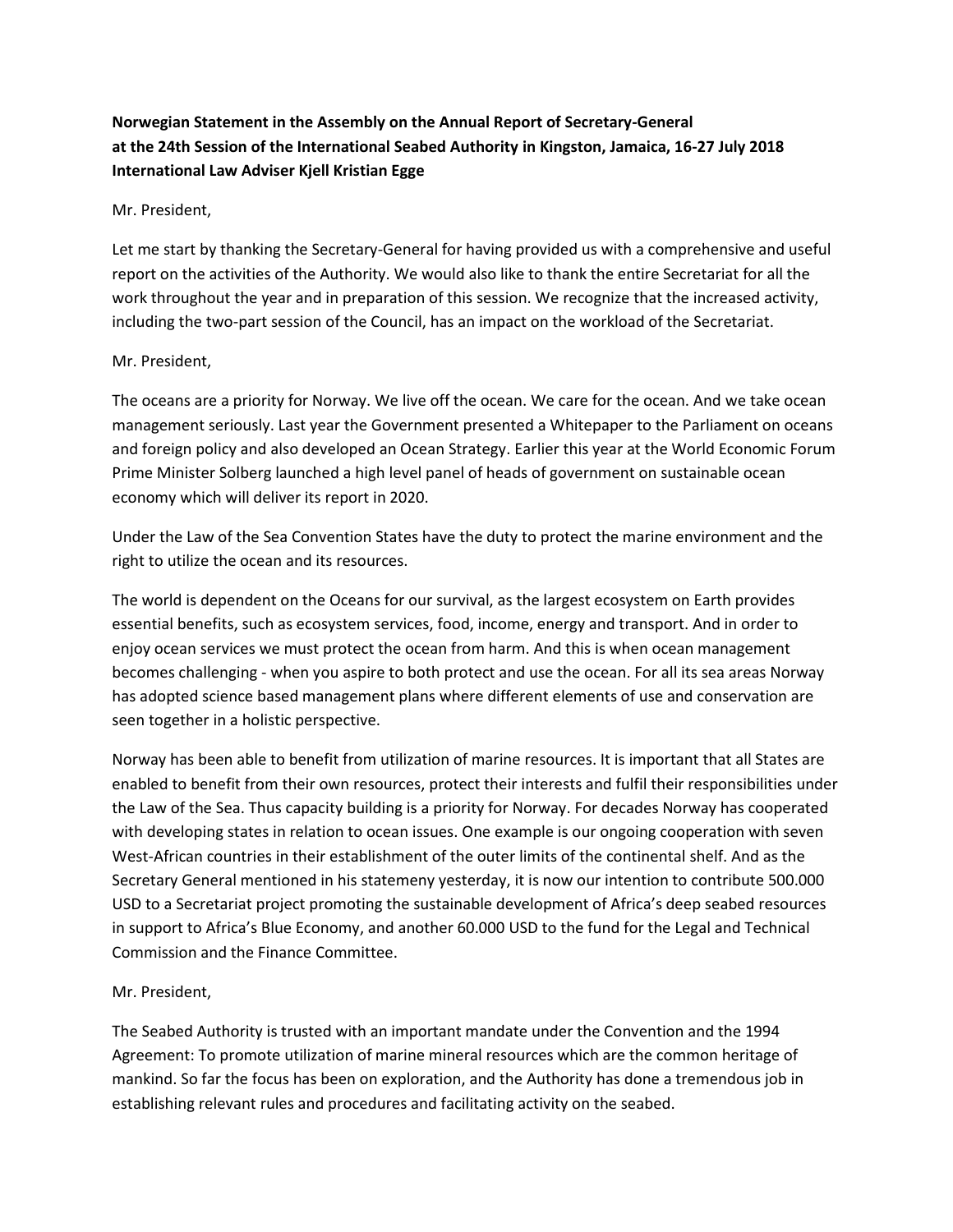Now we are about to enter a new phase: Exploitation. It is indicated that some contractors in a not too distant future might be ready to start mineral extraction. It is very encouraging that calculations done by the Massachusetts Institute of Technology indicate that seabed mining in the Area can be profitable. Their models indicate that seabed mining can contribute to the world's supply of important minerals and generate revenues that can form the basis for benefit sharing from utilisation of the minerals which are the common heritage of mankind.

In this regard, continued priority must be given to completing the draft Exploitation Regulations. It was encouraging to take part in the detaild discussions on the Regulations in the meeting of the Council last week, and we are looking forward to continued work on this, including the written submissions due in September and the working group that was established on the financial model. We must maintain progress on the issue to make sure that the Regulations are ready when the day comes that a contractor is ready to start exploration. We owe that to the contractors, but even more so, we owe it to ourselves when the fundamental purpose of Part XI and the Authority is about to be realised for the benefit of mankind as a whole.

One of the important functions of the Regulations is to secure the marine environment. The oceans are suffering from accelerating degradation due to multiple stressors, triggered by human activities and compounded by climate change impacts. We need effective measures to protect the oceans, and initiating deep sea mining carries a huge responsibility. We need to make sure that the Regulations establish safe thresholds and functional procedures. The discussions in the Council last week indicated that this might have implications for what we demand of the contractors and the sponsoring States, how the Secretariat is staffed and works, how scientific knowledge is fed into the processes and used, how the Legal and Technical Commission functions, practices relating to confidentiality and transparency etc. We must be willing to discuss every element that can contribute to good processes and prevent environmental harm.

In relation to the environmental issue I should also highlight the development of the Regional Environmental Plans. The efforts of the Secretariate in this regard are appreciated, including the involvment of the scientific community. Let me here also highlight the importance of good contact with relevant regional ocean management organizations, such as the OSPAR Commission and the North East Atlantic Fisheries Commission, as mentioned in the Secretary General's report.

#### Mr. President,

The last point I want to mention is the ongoing negotiations at the United Nations in New York on a legally binding agreement on biodiversity in areas beyond national jurisdiction (BBNJ). The new agreement should and will have implications for the Authority and seabed mining. Therefore we all must make sure that the perspective of the Authority and its mandate are taken duly into account in the negotiations. One question is how the powers of a possible new environmental body under the new agreement shall be shaped in relation to the Authority´s mandate to manage the mineral resources in the Area. In Norway´s view management decissions, such as decissions on where mining should take place and not, should be taken by the Authority here in Kingston.